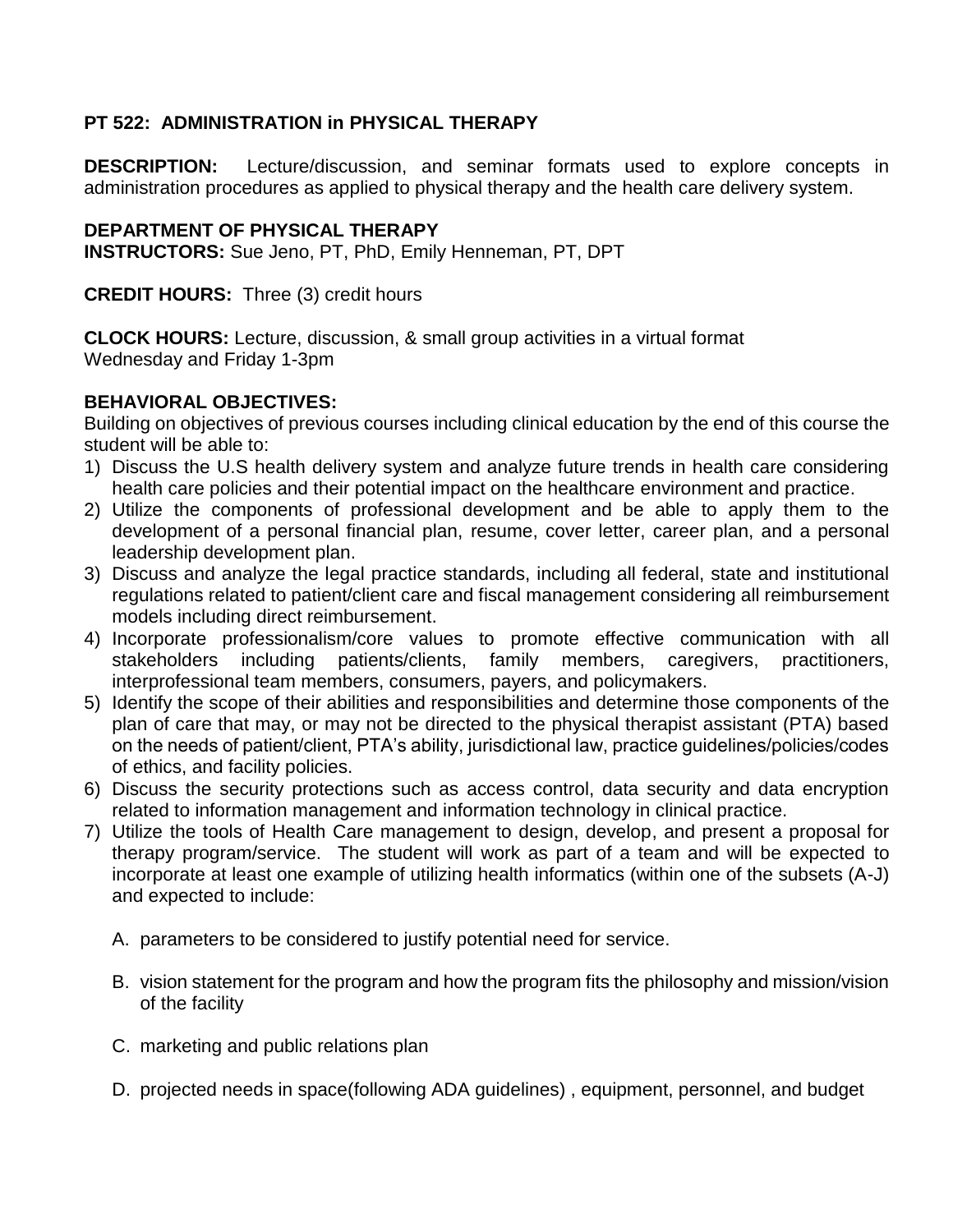- E. program details including services included and return on investment for the facility
- F. program/departmental records. (May include referral mechanism, patient intake, progress report, risk management, grievance procedure, opinion surveys, outcome measures, maintenance schedule for equipment.)
- G. personnel management system. (May include basic objectives, affirmative action/equal opportunity statements and policies, work assignment/supervisory responsibilities, work performance appraisal, personnel grievance procedure, and staff development policy and procedure.)
- H. a mechanism for continuous quality improvement
- I. a system for fiscal management to include:
	- 1. budget development, including fee schedule determination and justification.
	- 2. documentation of revenue, cash flow, and expenses.
	- 3. assessment of treatment and service outcomes.
- J. a self-reflection (including your participation and contribution to the project) and assessment of each team member's participation and contribution to the project.
- 8) Discus, compare and contrast the medicolegal implications of the practice of physical therapy including litigation terminology and procedures, fraud and abuse, negligence/malpractice, and risk management.

### **COURSE PREREQUISITES:** Registered in Professional Physical Therapy curriculum

**TEACHING METHODS AND CURRICULUM PRACTICE MODEL:** Teaching methods in this course include lecture, seminar, small group activities and discussion. The above objectives contribute to the Practice Model Component, primarily administration and secondarily communication, education, and clinical practice.

**METHODS FOR EVALUATION:** Written examinations may include true/false, multiple choice, short answer, and/or essay questions. To answer both multiple choice and written questions you will need to draw from previous coursework and clinical information. Two exams, final and projects/assignments all must be completed with a minimum score of 76%. See grading criteria below. Please note 30% of your grade is a group project putting together a business plan for a project (guidelines for project are posted in Black Board). You will be asked to select your top three program choices and will be placed in a small group to complete the project. Some of the components will be worked on in class as the information is being presented.

### **OUTLINE OF CONTENT AND REQUIRED/RECOMMENDED READINGS:**

See attached course schedule

**ATTENDANCE:** Class attendance is expected 100% of the time. Students must first attempt to notify the instructor by phone or in person for any absences. The student must also contact the instructor directly through e-mail or written documentation for any absences.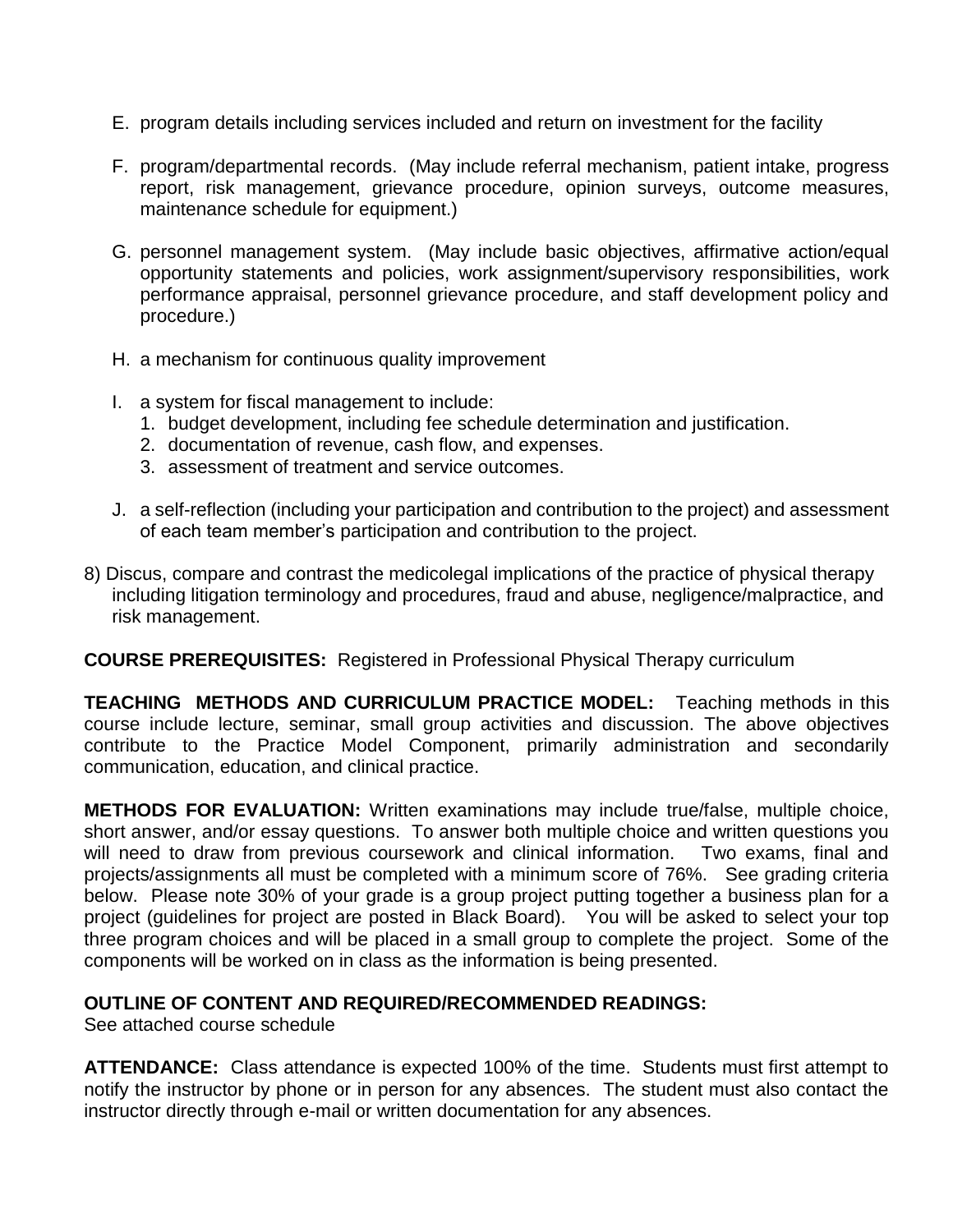**MAKE UP WORK/EXAMINATIONS:** If an absence is anticipated, make up examinations should be completed *prior* to the absence. If an absence is unanticipated, arrangements for make-up examinations must be made *by the student within three days* of the student's return to classes. **Students may be assigned additional coursework for all absences.** Students will not be allowed to make-up in-class quizzes/projects due to an absence. - - - - - - - - - - - - - - - - - - - - - - - - - - - - - - - - - - - - - - - - - - - - - - - - - - - - - - - - - - - - - - - - -

#### **GRADING**

| 10% - Budget Project                                      | $90-100 = A$                 |
|-----------------------------------------------------------|------------------------------|
| 15% - Exam I                                              | $80 - 89 = B$                |
| 30% - Class Presentation and Project Includes Peer Review | $76 - 79 = C$                |
| 15% - Exam II                                             | $\sqrt{76}$ = Unsatisfactory |
| 15% - Final Exam                                          |                              |
| 05% - Resume and Cover letter assignments                 |                              |
| 08% - Other assignments                                   |                              |
| 02% - Attendance and Participation                        |                              |

\*Short projects will be assigned throughout the semester related to resumes/cover letters, supervisory skills and professional development, financial management, and reimbursement. **Failure to submit all required documents with an assignment will result in forfeiture of the grade for that assignment.** 

Assignment Due Dates – See schedule

**ACADEMIC INTEGRITY**: In accordance with the rules concerning scholastic dishonesty in the *Code of Student Life*\* at the University of North Dakota, I affirm that I understand these rules and I agree to comply with them.

I will not:

- a) receive any additional information or assistance for any exam other that what was provided during class or approved tutor sessions
- b) copy from another student's test
- c) collaborate with or seek aid from another student who may have previously taken the exam
- d) knowingly use, buy, sell, steal, or solicit in whole or in part the contents of any exam
- e) bribe another person to obtain information about any exam

**DISABILITY ACCESS STATEMENT:** Contact me, Sue Jeno (office 777-3662, email [susan.jeno@und.edu](mailto:susan.jeno@und.edu) or visit Rm E352 UND SMHS) to request disability accommodations, discuss medical information, or plan for an emergency evacuation. To get confidential guidance and support for disability accommodation requests, students are expected to register with DSS at [www.UND.edu/disabililty-services/,](file:///C:/Users/David.Relling/Documents/@UND-PT%20Teaching_Research_Service/@Teaching/@Teaching%20FALL/PT513/Syllabus_Objectives/www.UND.edu/disabililty-services/) 180 McCannel Hall, or 701.777.3425.

**NOTICE OF NONDISCRIMINATION:** It is the policy of the University of North Dakota that no person shall be discriminated against because of race, religion, age, color, gender, disability, national origin, creed, sexual orientation, gender identity, genetic information, marital status, veteran's status, or political belief or affiliation and the equal opportunity and access to facilities shall be available to all. Concerns regarding Title IX, Title VI, Title VII, ADA, and Section 504 may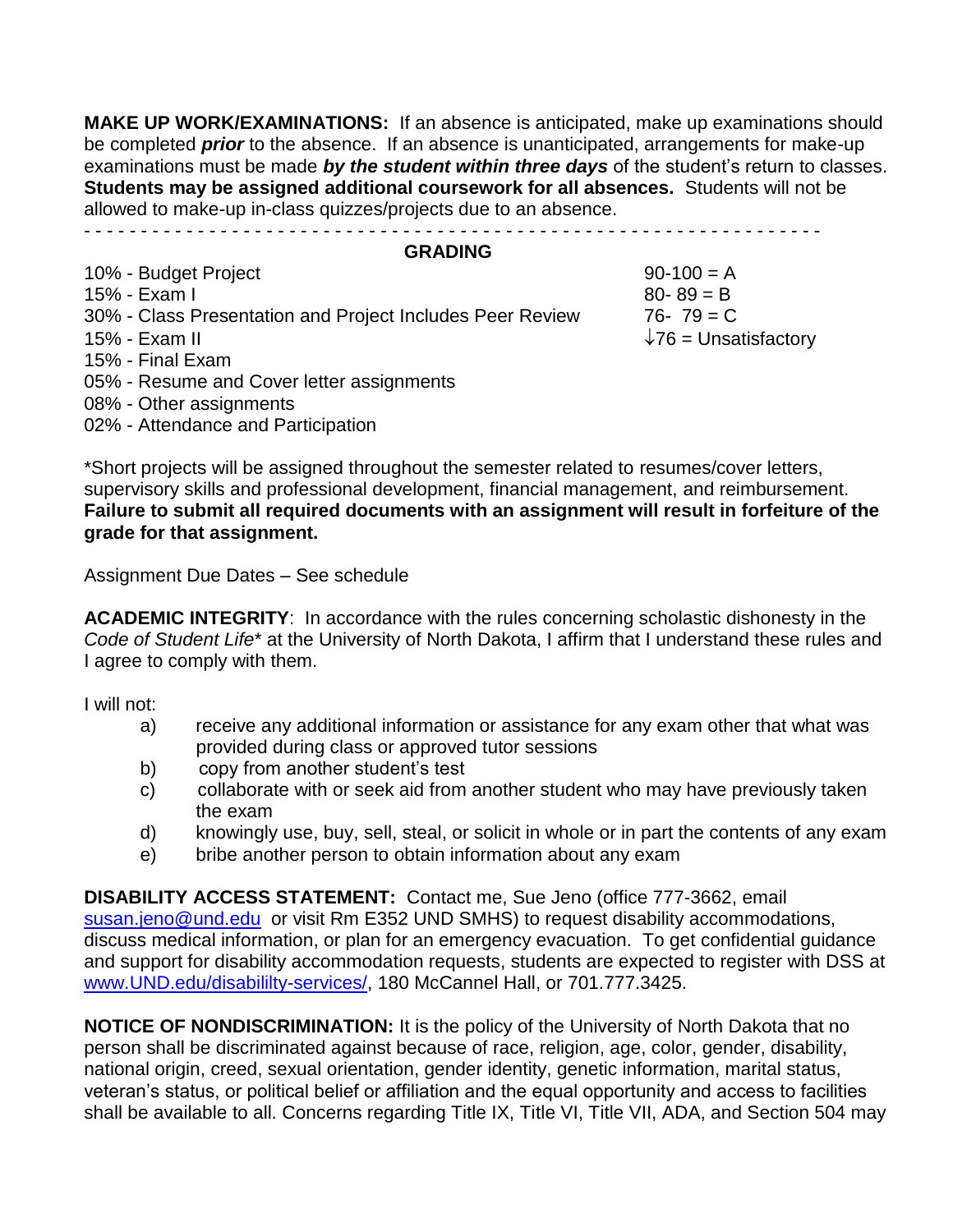be addressed to Donna Smith, Director of Equal Employment Opportunity/Affirmative Action and Title IX Coordinator, 401 Twamley Hall, 701.777.4171, [und.affirmativeactionoffice@UND.edu](mailto:und.affirmativeactionoffice@UND.edu) or the Office for Civil Rights, U.S. Dept. of Education, 500 West Madison, Suite 1475, Chicago, IL 60611 or any other federal agency.

**REPORTING SEXUAL VIOLENCE:** If you or a friend has experienced sexual violence, such as sexual assault, domestic violence, dating violence or stalking, or sex-based harassment, please contact UND's Title IX Coordinator, Donna Smith, for assistance: 701.777.4171; [donna.smith@UND.edu](mailto:donna.smith@UND.edu) or go t[oUND.edu/affirmative-action/title-ix.](http://und.edu/affirmative-action/title-ix/index.cfm)

**FACULTY REPORTING OBLIGATIONS REGARDING SEXUAL VIOLENCE:** It is important for students to understand that faculty are required to share with UND's Title IX Coordinator any incidents of sexual violence they become aware of, even if those incidents occurred in the past or are disclosed as part of a class assignment. This does not mean an investigation will occur if the student does not want that, but it does allow UND to provide resources to help the student continue to be successful at UND. If you have been the victim of sexual violence, you can find information about confidential support services a[tUND.edu/affirmative-action/title-ix.](http://und.edu/affirmative-action/title-ix/index.cfm)

### **Ensure Accessibility**

To comply with the latest accessibility guidelines, documents posted online, including, but not limited to, Adobe PDF files, Microsoft Word documents, Microsoft PowerPoint presentations, and online flipbooks, must be screenreader friendly.

For directions on how to make your syllabus and other course materials accessible, go to Blackboard > Services > Atomic Learning > Creating an Accessible Syllabus (for technical assistance with Atomic Learning, contact UND Tech Support at **UND**.edu/tech-support).

**UND CARES RESPONSE TEAM:** The [UND Cares Response Team](http://und.edu/student-affairs/student-rights-responsibilities/care-team.cfm) is available to assist with incidents involving UND students 24 hours a day, seven days a week. They respond to incidents such as major accidents, missing students, sickness that interferes with attending classes, death, suicidal ideations, situations involving self-harm, psychological trauma and sexual violence. Contact directly at 701.777.2664 during regular business hours OR 701.777.3491 after hours. *If problems occur, students are required to work through channels of communication to resolve the problem before going to the chair or dean. The channel is student, instructor, chair, associate dean health sciences, and dean.*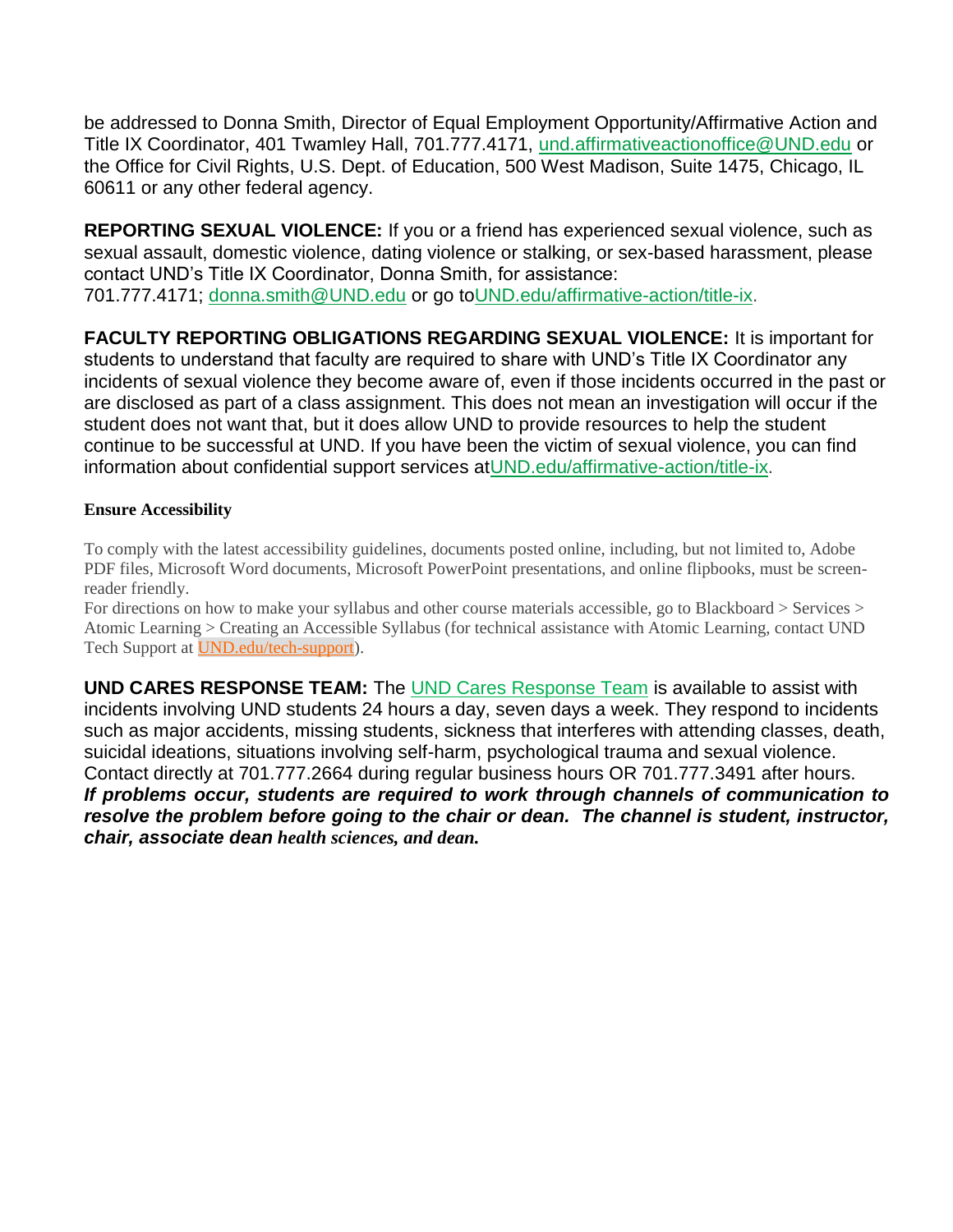### **PT 522: ADMINISTRATION IN PHYSICAL THERAPY COURSE CONTENT SCHEDULE: Tuesday and Thursday 10am-Noon FACULTY:** Sue Jeno PT, PhD, Emily Henneman, PT, DPT

# **Unit I**

| Jan. 11 | <b>Course Introduction/Health Care Systems</b><br>Introduction to Group Project & Portfolio – project planning<br>Financial assignment<br><b>Getting Started</b><br>$\bullet$<br>Project management getting started.<br>** Chart of spending accounts due | Sue                          |
|---------|-----------------------------------------------------------------------------------------------------------------------------------------------------------------------------------------------------------------------------------------------------------|------------------------------|
| Jan 13  | Overview of the Business of Healthcare Delivery<br>Healthcare worldwide - Commonwealth Report<br><b>Quality Chasm/Triple Aim</b><br>$\bullet$<br>Current issues in health care<br>$\bullet$                                                               | Sue                          |
| Jan. 18 | Social Determinants of Health<br><b>Health Disparities</b><br>$\bullet$                                                                                                                                                                                   | Sue                          |
| Jan. 20 | <b>Conflict Resolution</b>                                                                                                                                                                                                                                | Cindy                        |
| Jan. 25 | <b>Personal Marketing</b><br>**Bring copy of your resume with you to class – marked up version from class to be<br>submitted into blackboard by 5pm.                                                                                                      | Mary Feller, Career Services |
| Jan. 27 | <b>Getting Started</b><br>Mission, Vision, Values<br><b>Business Name</b><br>$\bullet$                                                                                                                                                                    | Emily                        |
| Feb 1   | <b>Business Structure/Human Resosurces</b><br>Job description<br>Performance Appraisal<br>Policies and Procedures<br>٠<br>Tax status, legal/org structure                                                                                                 | Emily                        |
| Feb. 3  | <b>UNIT 1 EXAM</b><br>**January budget analysis due                                                                                                                                                                                                       |                              |
|         | Unit II                                                                                                                                                                                                                                                   |                              |
| Feb 8   | <b>Financial Management</b><br>Accounting principles/economics<br>Budget development<br>Financial analysis/statements<br>Revenue management                                                                                                               | Sue                          |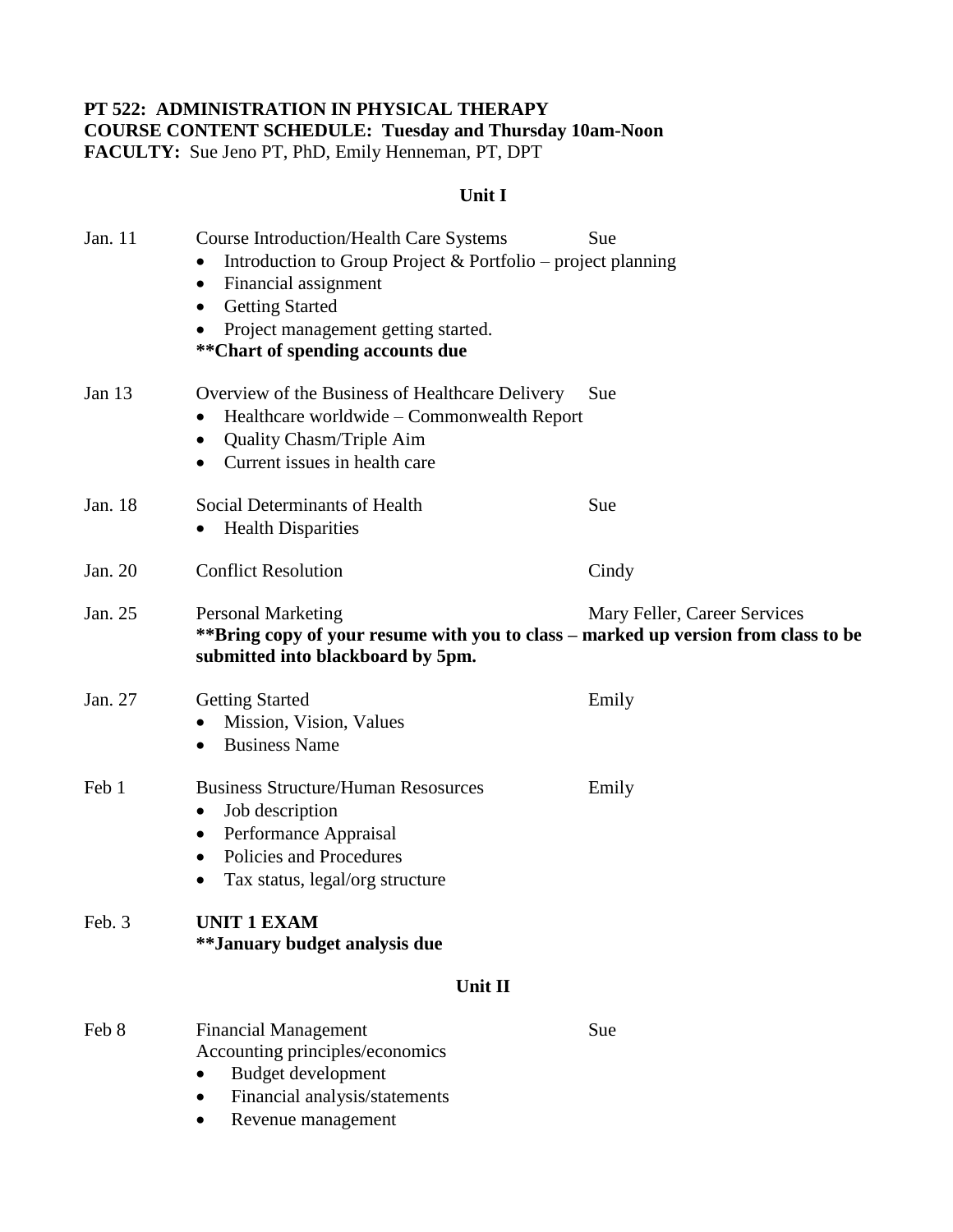| Feb 10             | <b>Total Quality Management</b><br>Concepts/principles<br><b>Measurement</b> tools<br>$\bullet$<br>Applying outcome information - accountability – clinical, financial<br><b>Customer Satisfaction</b><br>$\bullet$ | Sue                                           |  |
|--------------------|---------------------------------------------------------------------------------------------------------------------------------------------------------------------------------------------------------------------|-----------------------------------------------|--|
| Feb. 15            | <b>Physical Therapy Delivery Models</b>                                                                                                                                                                             | Emily                                         |  |
| Feb 17             | Informatics/Management of big data sets                                                                                                                                                                             | Mary Jane Rivard                              |  |
| Feb. 22            | <b>Review of Reimbursement</b><br>Past, Present and what is on the Horizon<br><b>APTA Outcomes Registry</b><br>٠<br><b>**First Draft of Professional Resume Due</b>                                                 | Tyler Burcham, APTA ND<br>Reimbursement Chair |  |
| Feb. 24            | Marketing                                                                                                                                                                                                           | Dan Johnson                                   |  |
| March 1            | Personal Marketing/Branding                                                                                                                                                                                         | Nicole Letofsky                               |  |
| March 3            | Distilling your message $-3MT$<br>**February budget analysis due                                                                                                                                                    | <b>Matt Gilmore</b>                           |  |
| March 8            | Leadership                                                                                                                                                                                                          | Sue/Emily/Cindy                               |  |
| March 10           | <b>UNIT II EXAM</b>                                                                                                                                                                                                 |                                               |  |
| <b>March 14-18</b> | <b>SPRING BREAK</b>                                                                                                                                                                                                 |                                               |  |
|                    | <b>UNIT III</b>                                                                                                                                                                                                     |                                               |  |
| March 22           | PT/PTA Delegation                                                                                                                                                                                                   | <b>Justin Berry</b>                           |  |
| March 24           | Legal Concepts – Legal Process<br><b>Legal Actions</b><br>Negligence/malpractice<br>** Second draft of Professional Resume and Cover Letter Due                                                                     | Sue                                           |  |
| March 29           | <b>Legal Concepts</b><br>Understanding the legal system<br>Regulations<br>$\bullet$                                                                                                                                 | Sue                                           |  |
| March 31           | <b>Risk Management</b><br>General concepts<br>$\bullet$<br>Exposure to risk<br>٠<br>Managing risk<br><b>Fraud and Abuse Test</b><br>$\bullet$                                                                       | Sue                                           |  |